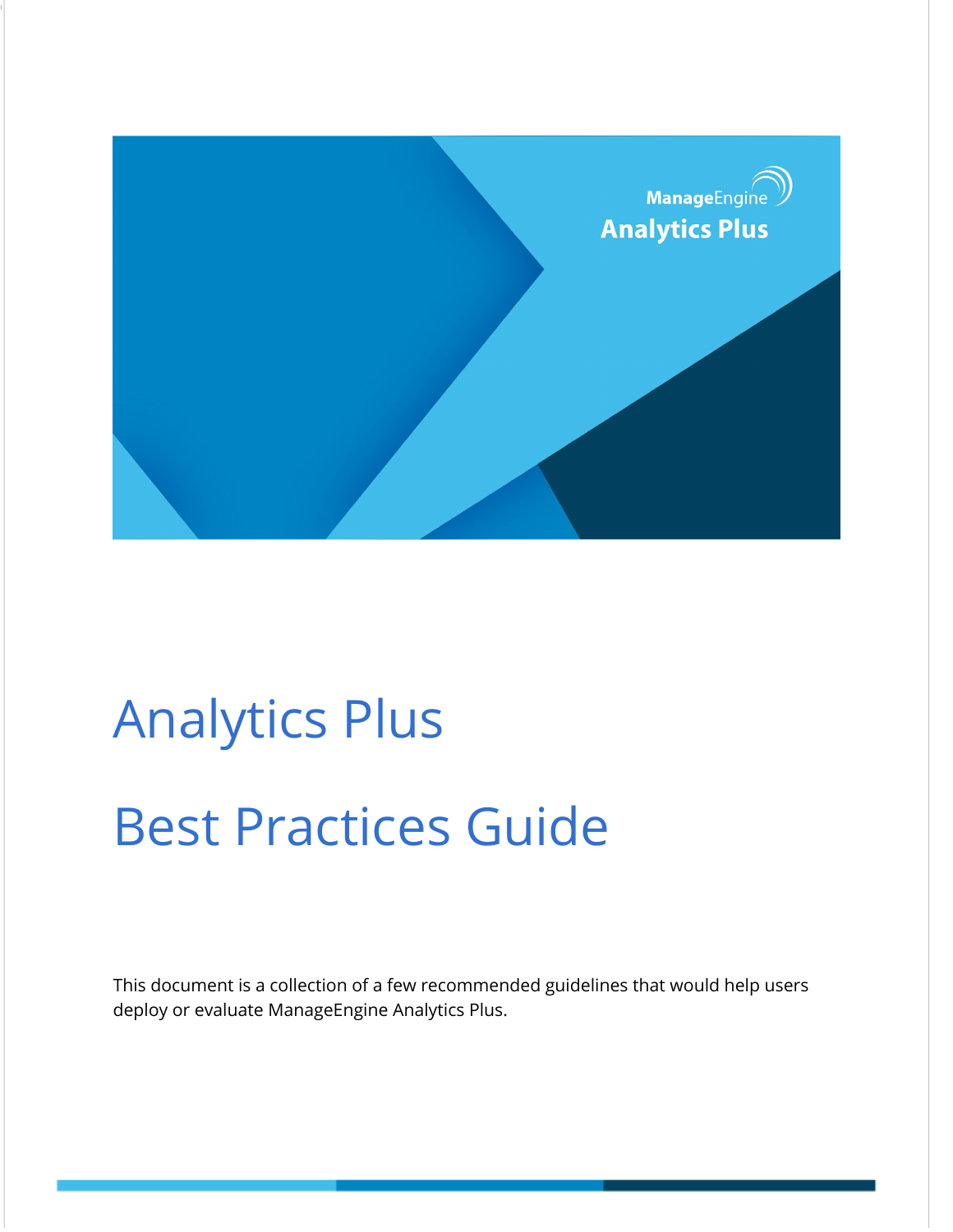## **Minimum system requirements**

The following table defines the minimum system requirements to install and use Analytics Plus.

| <b>Edition</b>          | <b>Deployment Operating</b>      | <b>System</b>                                            | <b>Processor</b> | <b>Memory</b> | <b>Hard Disk</b> | <b>Supported</b><br><b>Browsers</b>                             |  |
|-------------------------|----------------------------------|----------------------------------------------------------|------------------|---------------|------------------|-----------------------------------------------------------------|--|
|                         | For<br>evaluation<br>and testing | Windows 7<br>or above<br>(32bit/64bit)                   | 1 GHz            | 4 GB          | 80 GB            |                                                                 |  |
| Professional<br>Edition | Production                       | Windows<br>2008 and<br>2008 R2 or<br>above<br>(32/64bit) | 1 GHz            | 4 GB          | 250 GB           | Firefox v40<br>and above.<br>Google<br>Chrome v40<br>and above. |  |
| Personal<br>Edition     | All<br>deployments               | Windows 7<br>or above<br>(32bit/64bit)                   | 1 GHz            | 4 GB          | 80 GB            |                                                                 |  |

**Important note:** Analytics Plus can be installed on the same server that may be running other ManageEngine software, provided there are enough resources available on that server. Please keep the other ManageEngine software running at the time of Analytics Plus installation in order to avoid port conflict on the server.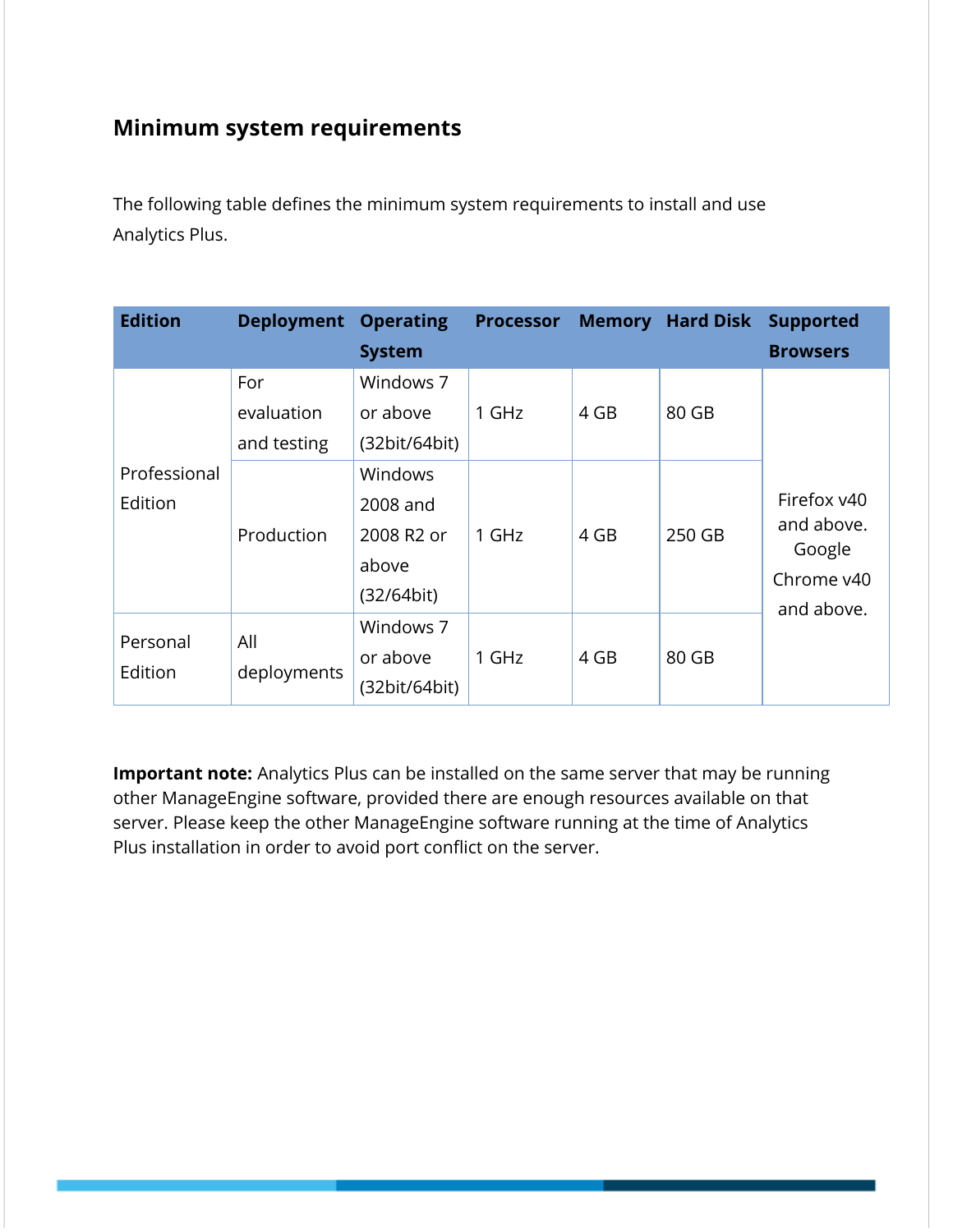## **Startup and shutdown procedure**

Analytics Plus installs the following three windows services on the host server.

- 1. ManageEngine Analytics Plus
- 2. ManageEngine Analytics Plus Accounts
- 3. ManageEngine Analytics Plus Application

| Services (Local)              |                                                  |                       |               |                     |            |
|-------------------------------|--------------------------------------------------|-----------------------|---------------|---------------------|------------|
| <b>ManageEngine Analytics</b> | ∽<br>Name                                        | <b>Description</b>    | <b>Status</b> | <b>Startup Type</b> | Log On As  |
| <b>Plus</b>                   | ManageEngine Analytics Plus                      | Business Intelligence |               | Automatic           | Local Syst |
|                               | <b>ManageEngine Analytics Plus - Accounts</b>    | User Authentication   |               | Manual              | Local Syst |
| Start the service             | <b>ManageEngine Analytics Plus - Application</b> | ManageEngine Analy    |               | Manual              | Local Syst |

#### **To Start Analytics Plus**

Right click **ManageEngine Analytics Plus** service and click **Start**. This automatically starts the other two services. You do not have to independently start the **ManageEngine Analytics Plus - Accounts** or **ManageEngine Analytics Plus - Application** service. Also, refrain from setting the startup mechanism of these services to **Automatic**.

#### **To Stop Analytics Plus**

Right click **ManageEngine Analytics Plus** service and click **Stop**. This will automatically stop the other two services.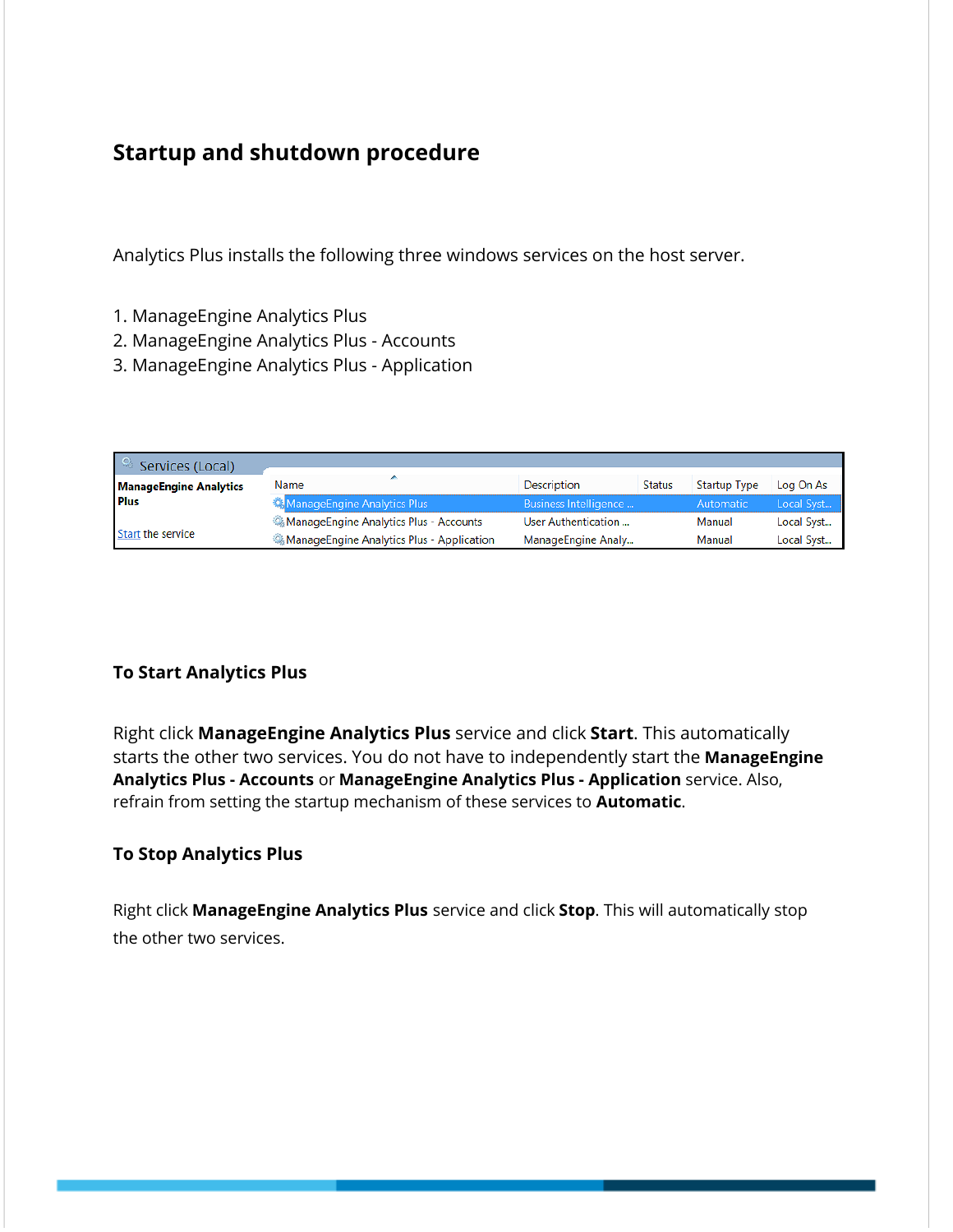## **Accessing Analytics Plus web-client**

Analytics Plus can be accessed from the server on which it is installed or from other workstations on the network using one of the recommended web browsers (refer [system](https://www.manageengine.com/analytics-plus/help/installation.html#sys) [requirements](https://www.manageengine.com/analytics-plus/help/installation.html#sys)).

URL format to access the application-

#### **https://<hostname>:<port number>**

Replace **<hostname>** with the host name of the server on which Analytics Plus is installed. Replace **<port number>** with the port number on which Analytics Plus is installed. The default port number is **8443**, unless changed at the time of installation.

| / <b>F</b> Zoho<br>$\times$ \\                                           |                                                                                                                                                                                                                                                                                                                                                                                                                                                                                                                                            |
|--------------------------------------------------------------------------|--------------------------------------------------------------------------------------------------------------------------------------------------------------------------------------------------------------------------------------------------------------------------------------------------------------------------------------------------------------------------------------------------------------------------------------------------------------------------------------------------------------------------------------------|
| $\leftarrow$ $\rightarrow$<br>https://analyticsplusdemo:8443<br>$\rm{C}$ |                                                                                                                                                                                                                                                                                                                                                                                                                                                                                                                                            |
| ManageEngine <sup>7</sup> Analytics <sup>Ac</sup>                        |                                                                                                                                                                                                                                                                                                                                                                                                                                                                                                                                            |
|                                                                          | Deeper Insights + Powerful Visualizations = Better Decisions<br>$\frac{1}{2} \left( \frac{1}{2} \right) \left( \frac{1}{2} \right) \left( \frac{1}{2} \right) \left( \frac{1}{2} \right) \left( \frac{1}{2} \right) \left( \frac{1}{2} \right) \left( \frac{1}{2} \right) \left( \frac{1}{2} \right) \left( \frac{1}{2} \right) \left( \frac{1}{2} \right) \left( \frac{1}{2} \right) \left( \frac{1}{2} \right) \left( \frac{1}{2} \right) \left( \frac{1}{2} \right) \left( \frac{1}{2} \right) \left( \frac{1}{2} \right) \left( \frac$ |
|                                                                          | Login<br>Username administrator   Password administrator                                                                                                                                                                                                                                                                                                                                                                                                                                                                                   |
|                                                                          | Email Address / Username                                                                                                                                                                                                                                                                                                                                                                                                                                                                                                                   |
|                                                                          | Passworth                                                                                                                                                                                                                                                                                                                                                                                                                                                                                                                                  |
|                                                                          | Empit Personal?<br>11. Keep me signed in                                                                                                                                                                                                                                                                                                                                                                                                                                                                                                   |
|                                                                          | LOGIN .                                                                                                                                                                                                                                                                                                                                                                                                                                                                                                                                    |
|                                                                          |                                                                                                                                                                                                                                                                                                                                                                                                                                                                                                                                            |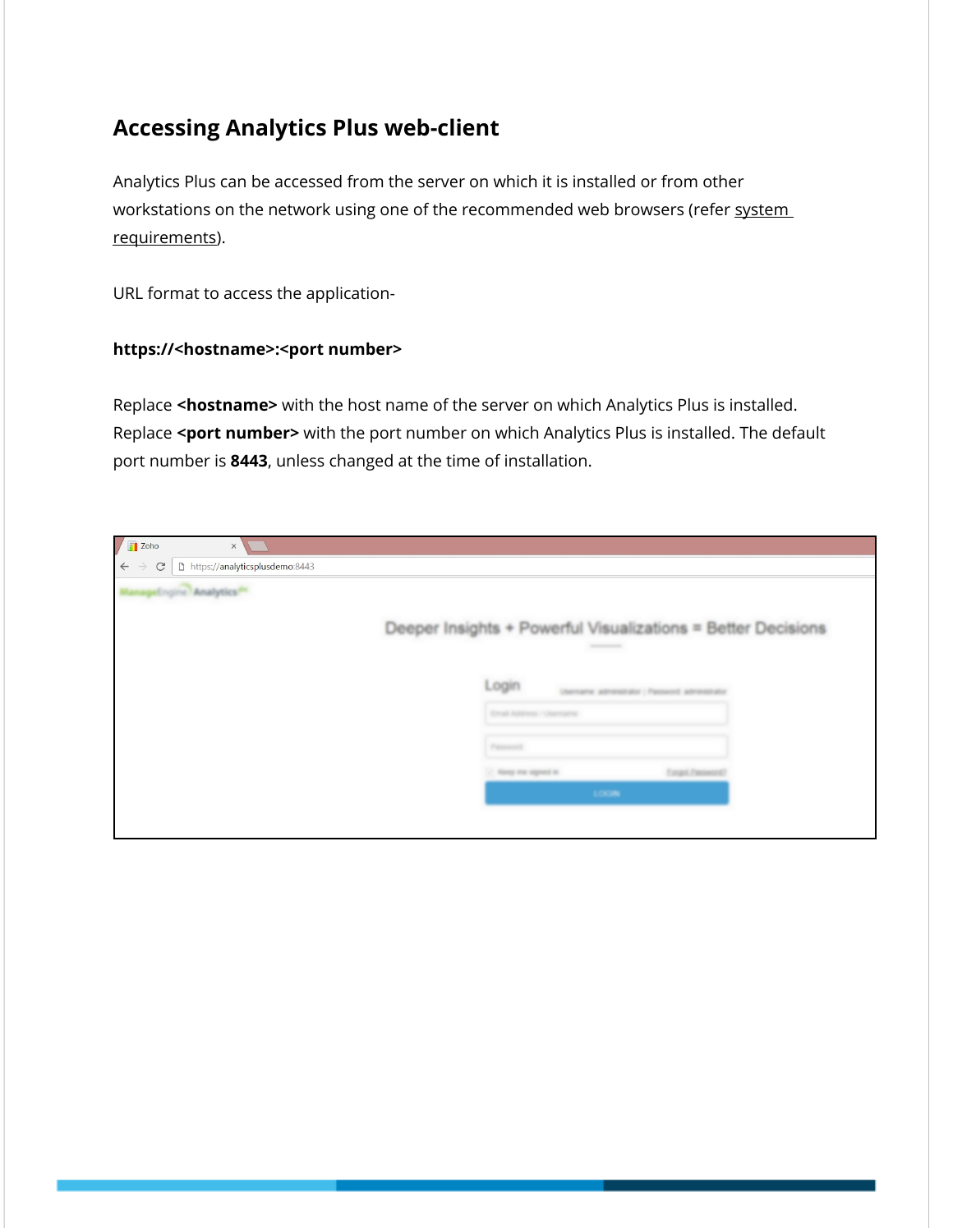## **Applying a valid SSL certificate**

The Analytics Plus web-client can be accessed only over an HTTPS connection. Your browser may issue a security warning when you access the application due to a self-signed certificate. It is perfectly safe to bypass the security warnings and access the web-client.

Apply an SSL certificate to permanently avoid such security warnings. [Click](https://deskportal.zoho.com/portal/manageengine/kb/articles/importing-wildcard-ssl-certificate-pem-format) here for steps to apply a certificate.

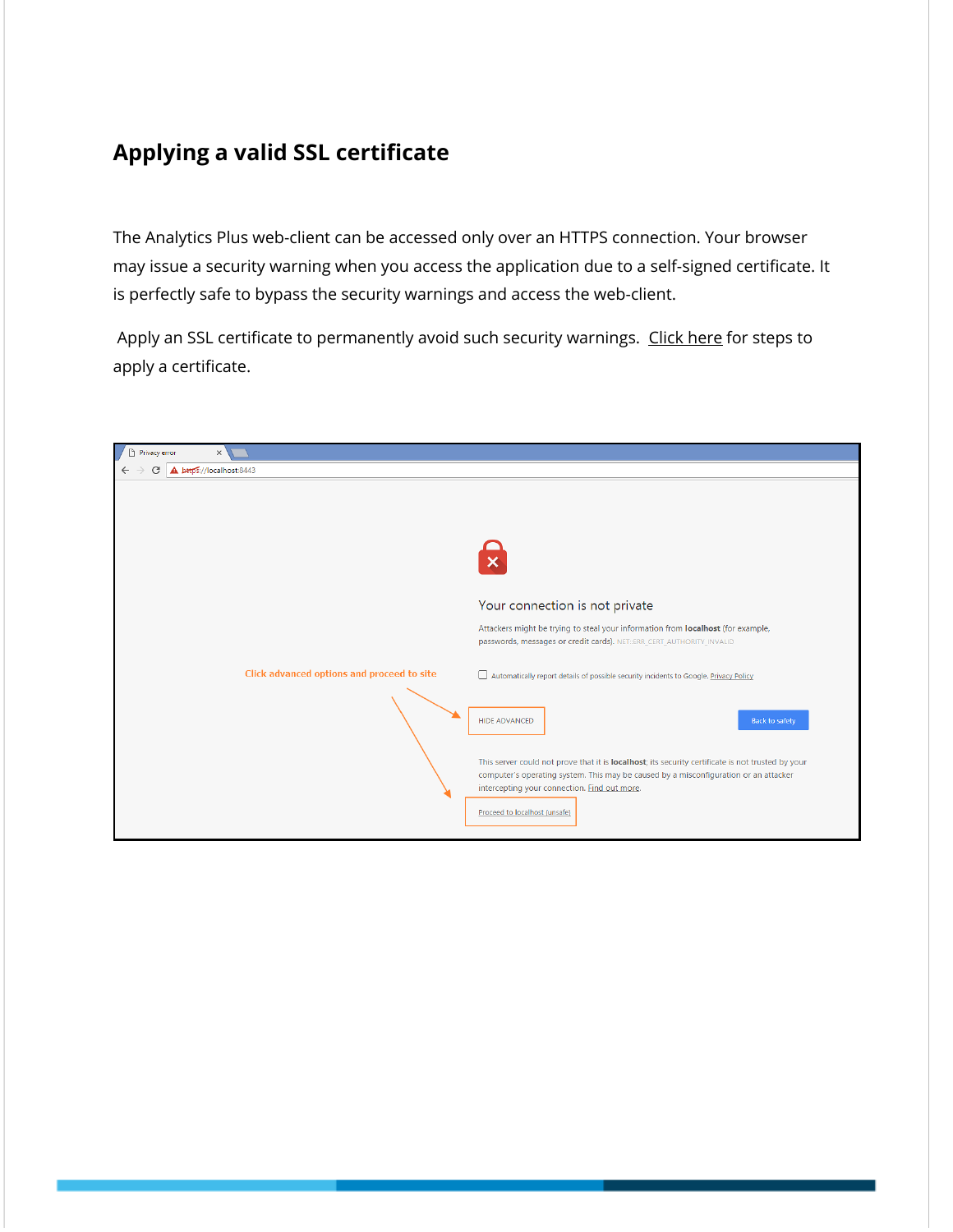# **Email Configuration**

The email server setting is one of the first few configurations you should set up. A working email server configuration is essential to -

- 1. Adding new users into the application.
- 2. Sharing visualizations.
- 3. Resetting or retrieving forgotten passwords. You can retrieve forgotten passwords only through email.

To configure email server go to, **Settings** → **Mail configuration**.

| ManageEngine Analytics <sup>plvs</sup> (1) |                                                      |           | $\mathbf{L} \otimes \mathbf{O}$ |
|--------------------------------------------|------------------------------------------------------|-----------|---------------------------------|
| Settings                                   | Mail configuration                                   |           |                                 |
| Mail configuration                         | SATP Server                                          |           | <b>Settings</b>                 |
| Prory configuration.                       |                                                      |           |                                 |
| <b>Rebranding</b>                          | and notherce who a tipo a right and on the           |           |                                 |
| User Management                            | <b># Tequino authentication</b>                      |           |                                 |
| License Management                         | terare<br>alech-0430                                 | tag poort |                                 |
| Advanced Settings                          | TLS enabled G SSL enabled                            |           |                                 |
| Manage Sharing                             | Configure a standby mail server                      |           |                                 |
|                                            | Reset<br><b>Test Primary Server Settings</b><br>Save |           |                                 |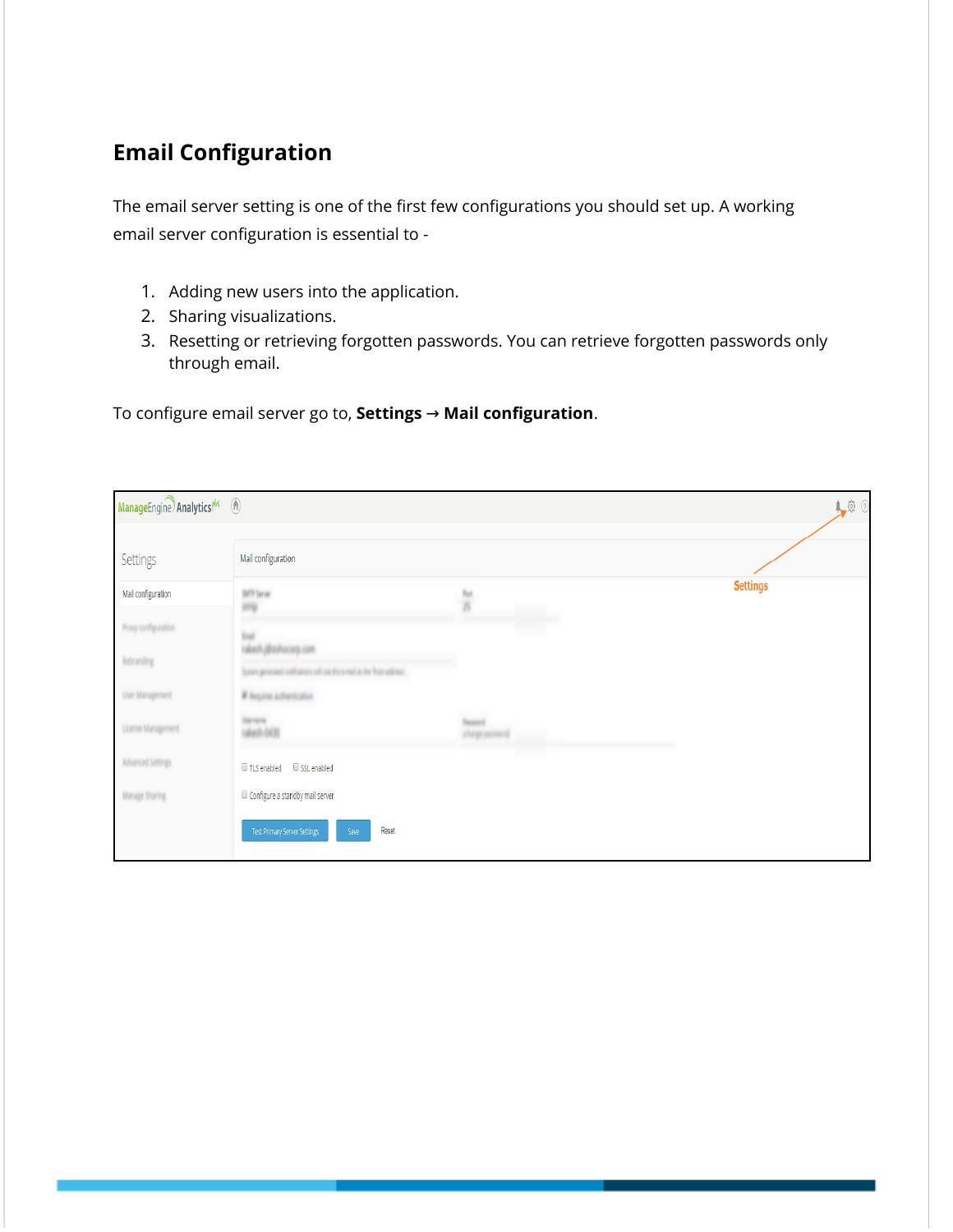## **License Management**

A fresh installation of Analytics Plus comes with a 30 day trial period. A license extension for a period of 15 days is provided to evaluators on request. Please contact sales@mageengine.com or our local resellers/partners for extensions.

To access your license information, go to **Settings** → **License Management**. This page can be used to track usage summary and apply new licenses.

| License Management                       |                                                 |                                                                                                                 |                       |                           |  |
|------------------------------------------|-------------------------------------------------|-----------------------------------------------------------------------------------------------------------------|-----------------------|---------------------------|--|
| <b>Upload License File</b>               |                                                 | Click here to apply your new license<br>License files are sent from ManageEngine via e-mail as .xml attachments |                       |                           |  |
| License Details                          |                                                 | Components<br><b>Users</b>                                                                                      | Allowed Usage<br>5000 | <b>Current Usage</b><br>3 |  |
| Customer name<br>Edition                 | <b>ZOHO Corporation Pvt Ltd</b><br>Professional | Addons                                                                                                          |                       |                           |  |
| License type                             | Registered                                      | Rebranding                                                                                                      | $\checkmark$          |                           |  |
| Expiry date<br>Number of days for expiry | Fri, Dec 01, 2017<br>377                        | Multi-Language Support                                                                                          |                       |                           |  |
| Version                                  | 3020                                            |                                                                                                                 |                       |                           |  |
|                                          |                                                 |                                                                                                                 |                       |                           |  |
|                                          |                                                 |                                                                                                                 |                       |                           |  |
|                                          |                                                 |                                                                                                                 |                       |                           |  |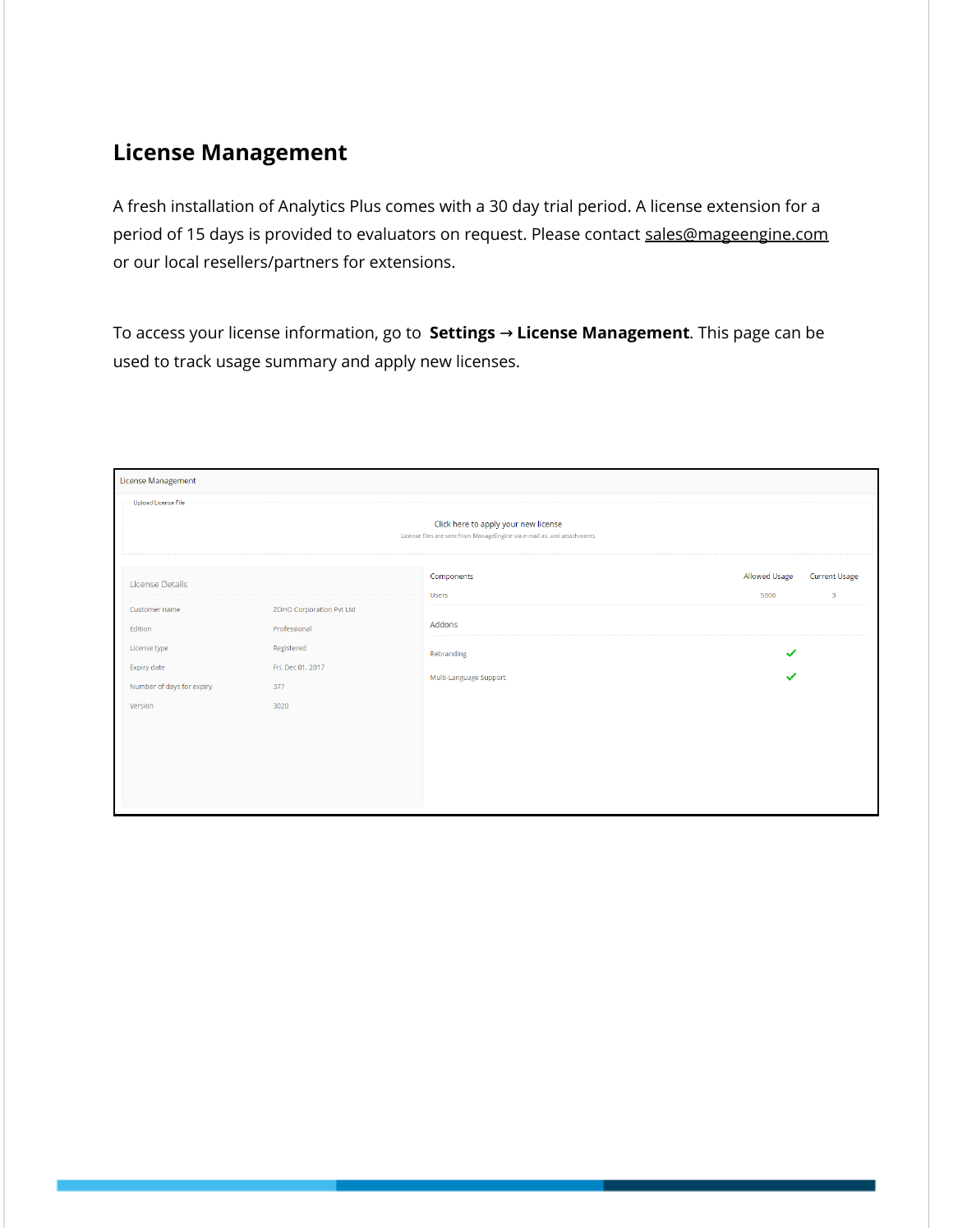## **Periodic Backup and Crash Recovery**

It is recommended to take a regular backup of your Analytics Plus data and configuration.

#### **Backup procedure**

- 1. Stop the **ManageEngine Analytics Plus service**.
- 2. Open the command prompt (as administrator) and change the directory to **<Analytics Plus home>\bin**
- 3. Run the command **backupDB.bat** and wait for the script to take a complete backup of your installation.

C:\ManageEngine\AnalyticsPlus\bin>backupDB.bat<br>Backup Started Backup Directory : C:\ManageEngine\AnalyticsPlus\bin\\..\Backup<br>Backup File Name : OfflineBackup\_20161110171347.zip Completed ...

1. A compressed ZIP file will be created in the location **<Analytics Plus home>\Backup**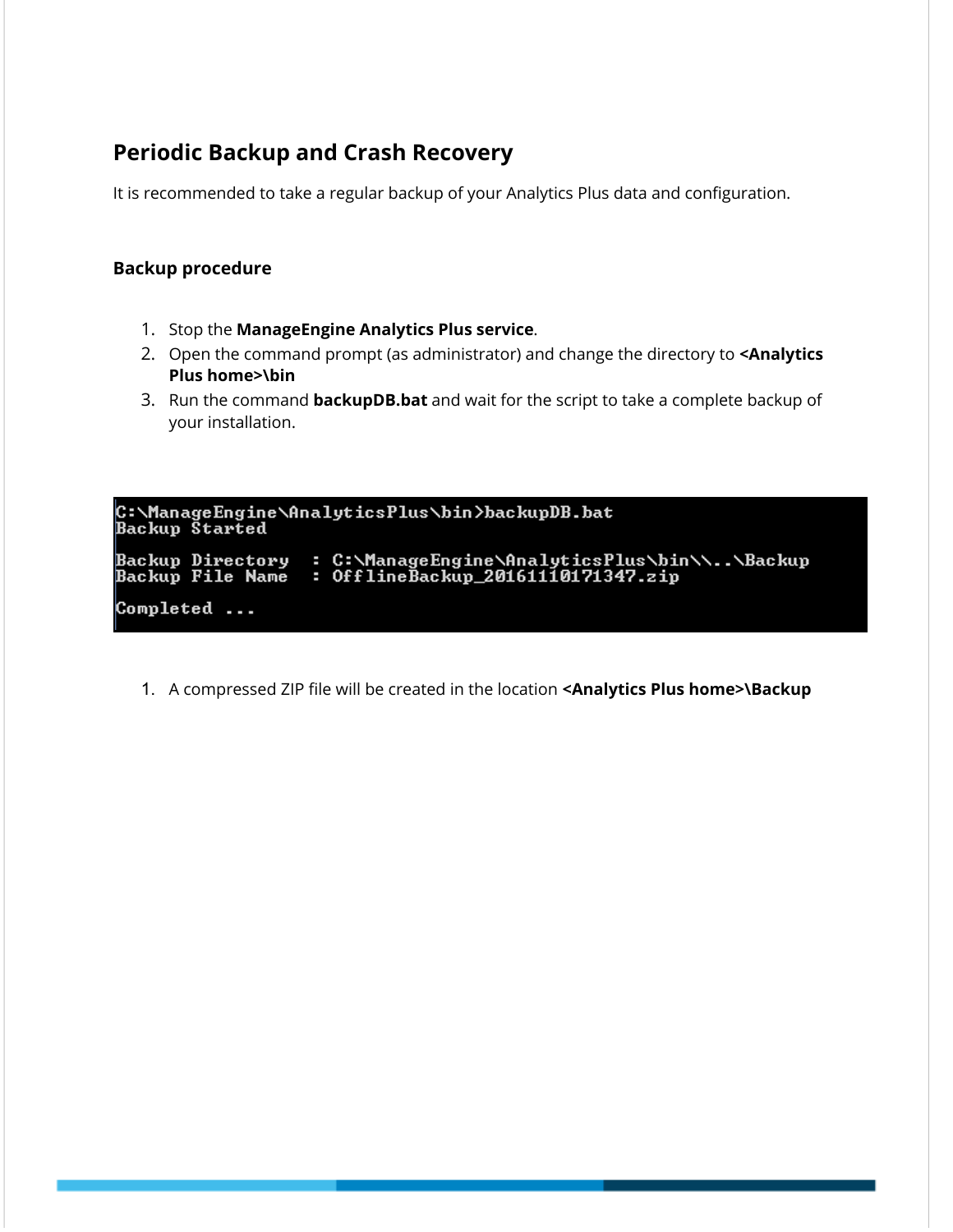#### **Restore procedure**

- 1. Install a new copy of Analytics Plus. The new copy should be of the same build number as your original installation.
- 2. Start the **ManageEngine Analytics Plus service** and make sure the application is accessible.
- 3. Stop the ManageEngine Analytics Plus service.
- 4. Open the command prompt (as administrator) and change the directory to **<Analytics Plus home>\bin**
- 5. Run the command **restoreDB.bat <full directory path of your backup ZIP file>**

C:\ManageEngine\AnalyticsPlus\bin>restoreDB.bat C:\ManageEngine\AnalyticsPlus\Backup\OfflineBackup\_20161110171347.zip<br>Restore DB Started **File Name** : C:\ManageEngine\AnalyticsPlus\Backup\OfflineBackup\_20161110171347.zip Completed ...

1. Once the restoration is complete, start the **ManageEngine Analytics Plus service**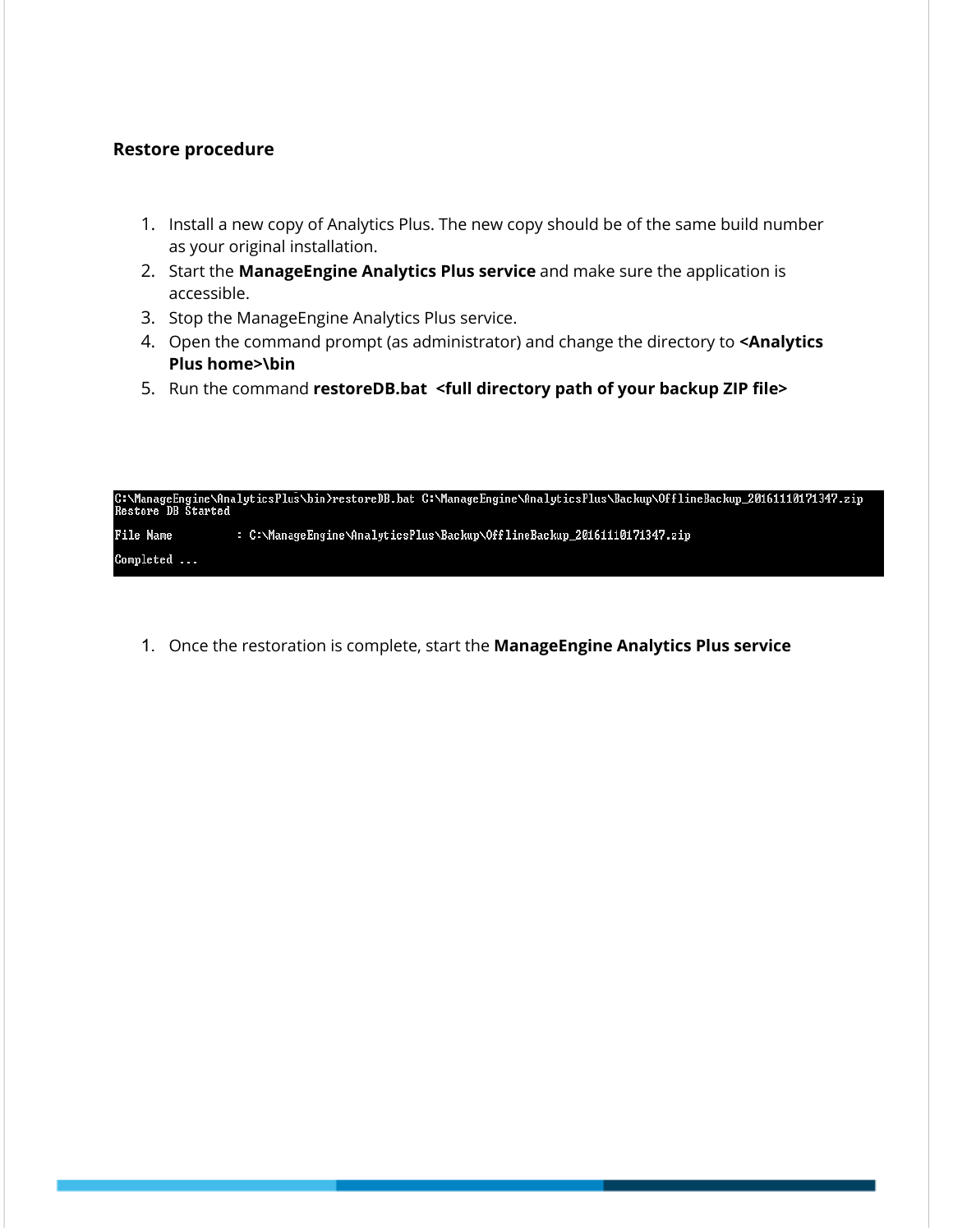## **Performance Fine Tuning**

In most cases, you wouldn't need to increase the memory used by the Analytics Plus processes. But if you feel the application is slowing down, you can increase the heap memory allocated to it.

Open the **Wrapper.conf** file present in the **<Analytics Plus home>\reports\conf** directory and search for the string **Maximum Java Heap Size (in MB)**. Change the value of **wrapper.java.maxmemory=** from 1024 to a maximum of 4096. This allocates 4GB of memory to the Analytics Plus processes.

Make sure that you do not allocate all available memory on the server to Analytics Plus.

# Initial Java Heap Size (in MB) wrapper.java.initmemory=120 # Maximum Java Heap Size (in MB) wrapper.java.maxmemory=1024 # Application parameters. Add parameters as needed starting from 1 erapper.app.parameter.l=com.advantnet.mfw.Starter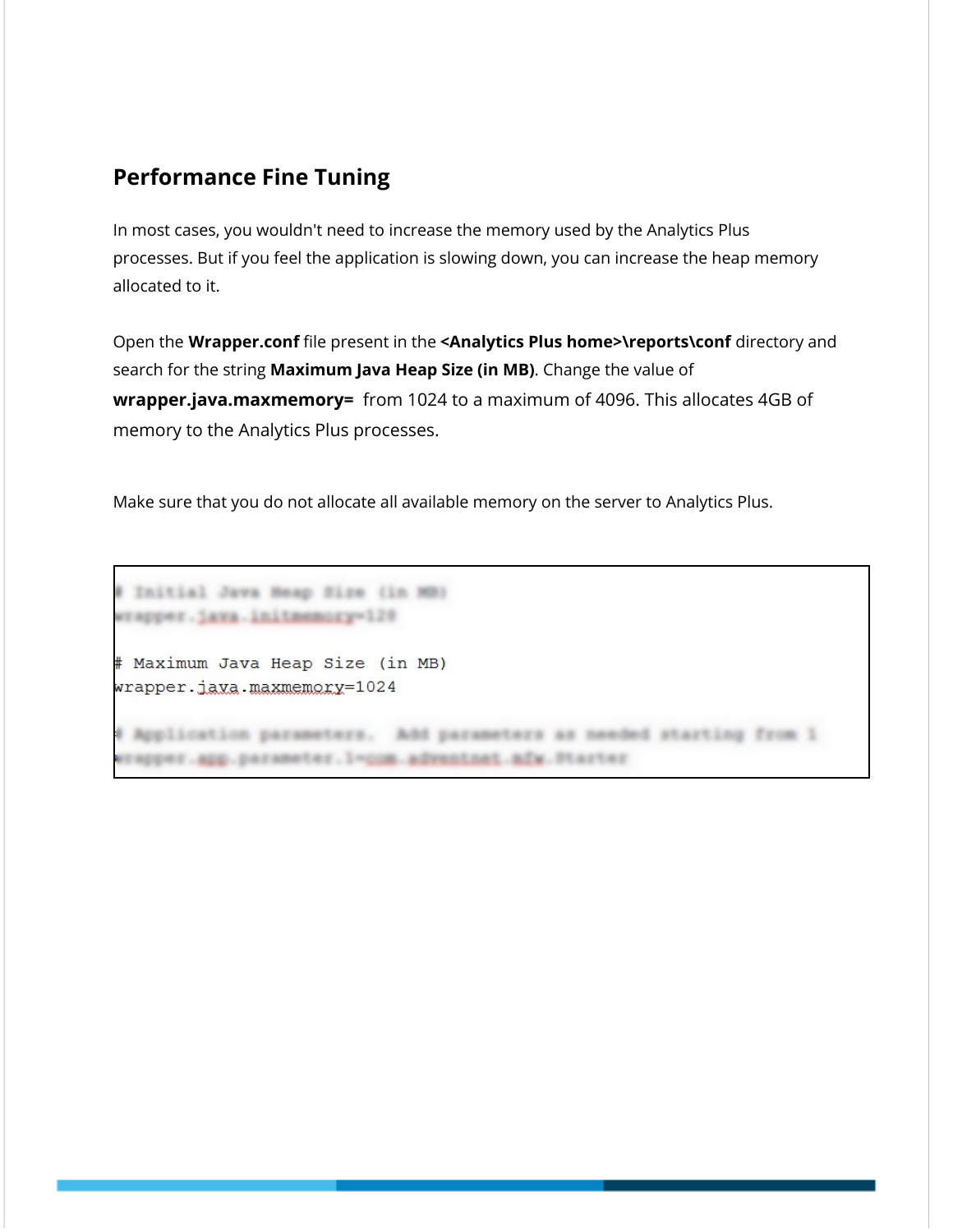## **ManageEngine Integrations**

#### **Helpdesk software (ServiceDesk Plus, ServiceDesk Plus MSP and SupportCenter Plus)**

- 1. Analytics Plus generates a lot of historical trending reports using data from your helpdesk application. Choose a **Synchronize From** date that is as far back enough as possible to get useful analytics.
- 2. If you choose to change/reset the password of the Analytics Plus user that was used to setup the integration, make sure to update it in the admin panel of the respective helpdesk product (**Admin tab → Advanced Analytics or Integrations**).
- 3. If you face trouble with the integration, please compress and send logs from both Analytics Plus and the helpdesk software to analyticsplus-support@manageengine.com

#### **OpManager and Applications Manager integration**

- 1. Use the trial version of the Analytics Plus professional edition if you wish to test the OpManager and Applications Manager integration, rather than using the personal edition. Due to the limitation in the number of rows allowed (25,000) in the personal edition, the integration might fail depending on the amount of data in the respective monitoring software.
- 2. The API key used to setup the integration with OpManager and Applications Manager should be that of a user with admin privileges.
- 3. Integrate the central/admin server of your monitoring software with Analytics Plus if you are using the distributed edition of OpManager or Applications Manager.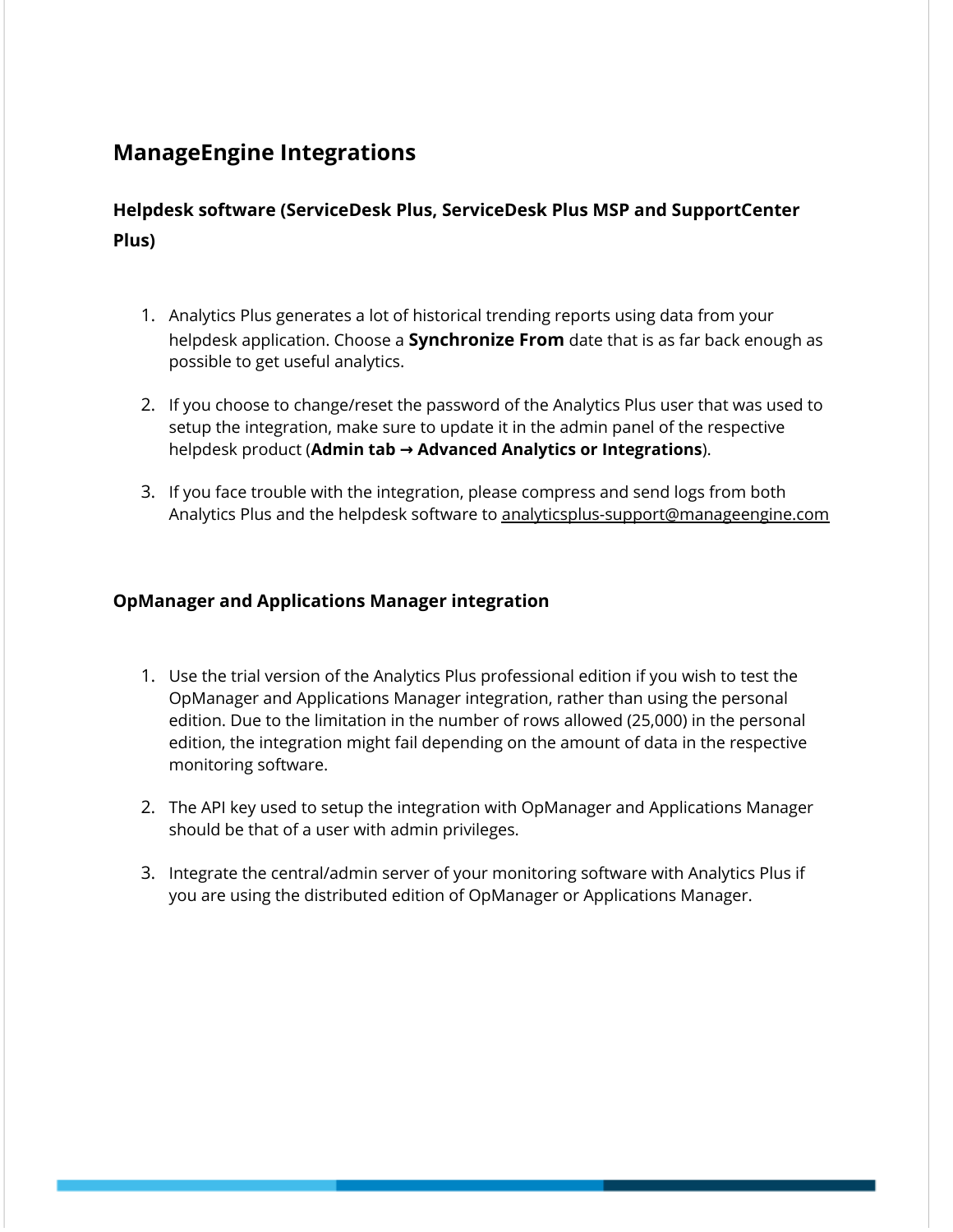## **Upgrading to the latest version**

It is recommended to upgrade to newer versions of the software at least once every 2 months. Check announcements on our user [community](https://forums.manageengine.com/analytics-plus) regularly for news about latest versions.

To upgrade to the latest version, stop Analytics Plus, take a folder backup of the Analytics Plus installation directory and then run **UpdateManager.bat** file present in the **<Analytics Plus home>\bin** directory.

**Important Note:** Open the command prompt **as administrator** and then run the **UpdateManager.bat** script to avoid upgrade failures due to insufficient permissions.

蔮

Administrator: C:\Windows\system32\cmd.exe

 $\Box$  $\overline{\phantom{0}}$ 

C:\ManageEngine\AnalyticsPlus\bin>UpdateManager.bat